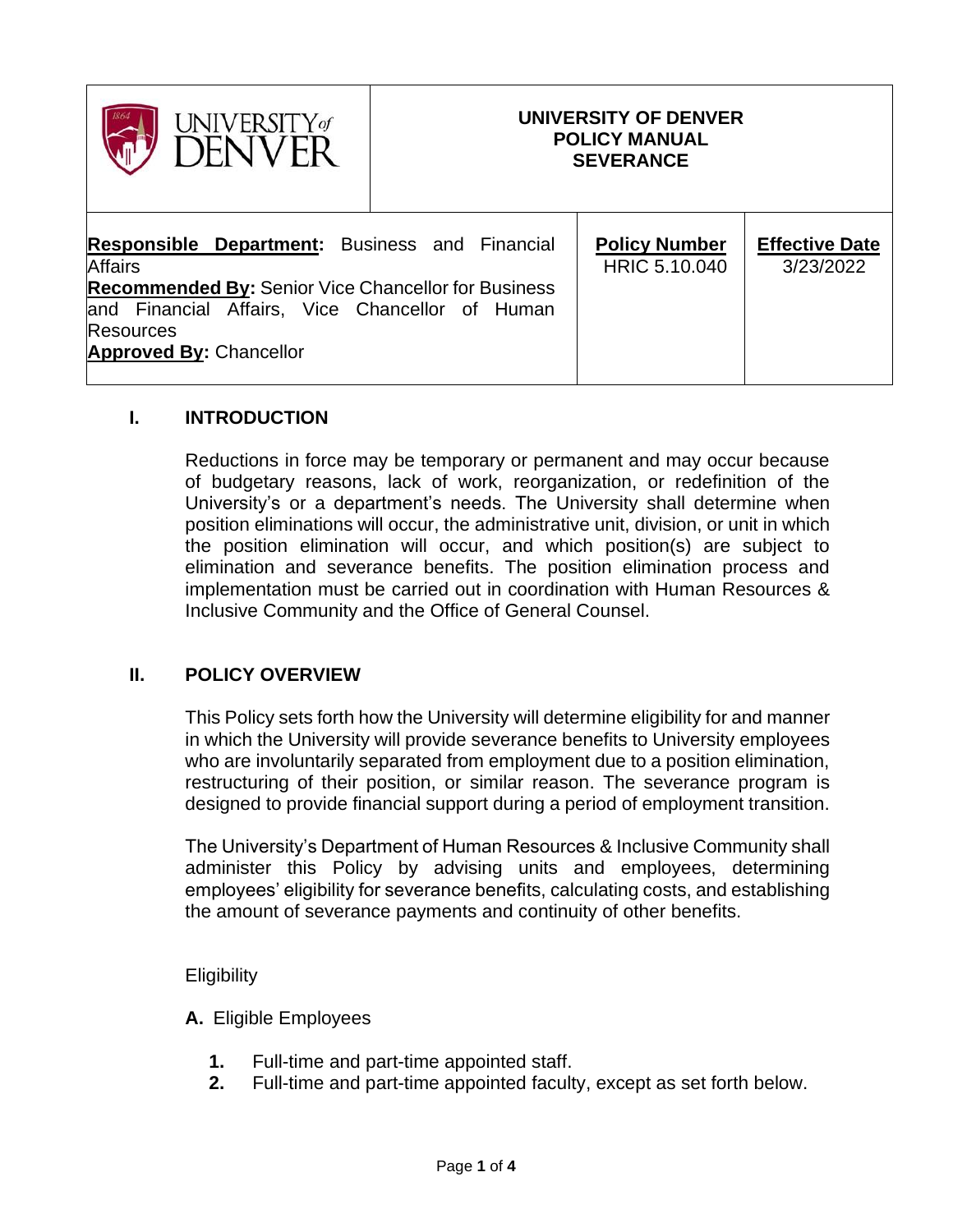- **B.** Ineligible Employees
	- **1.** Faculty whose involuntary separation from employment would be subject to the provisions of Section 6 of the Policies and Procedures Relating to Faculty Appointment, Promotion, and Tenure (APT).
	- **2.** Term-limited appointed faculty whose separation is covered in their appointment agreement.
	- **3.** Employees whose separation is the result of resignation, job abandonment, exhaustion of all available leave, retirement, or involuntary separation other than position elimination.
	- **4.** A separated employee who is offered an alternative suitable position within the University and declines the offer will be considered to have made a voluntary termination.
	- **5.** Employees who are funded by federal, state, private, or agency grants, gift, endowment, or contracts.
	- **6.** Non-appointed, temporary, or other employees on term or limited appointments.
	- **7.** Employees separated for unsatisfactory performance, misconduct, violation of University policy or other cause.
	- **8.** Employees who are otherwise eligible for severance but have received at least three (3) months' notice that their employment will be terminated due to position elimination, restructuring of their position, or similar reason.
	- **9.** Union employees: Separation of union represented employees shall be subject to the provisions in their collective bargaining agreement.

# **III. PROCESS OVERVIEW**

Severance Benefits

Severance benefits are provided to lessen the impact of involuntary separation by providing financial support and continuation of key benefits during a period of employment transition.

- **A.** Severance benefits may include:
	- **1.** A severance payment in the amount determined as set forth below;
	- **2.** An amount equal to the cost of the employer's contribution to the employee's health insurance for the amount of time represented by the severance payment (to offset employee costs of COBRA election, if applicable);
	- **3.** Tuition Waiver in accordance with the University's Policy HRIC 3.40.060 - *Employee Tuition Waiver*.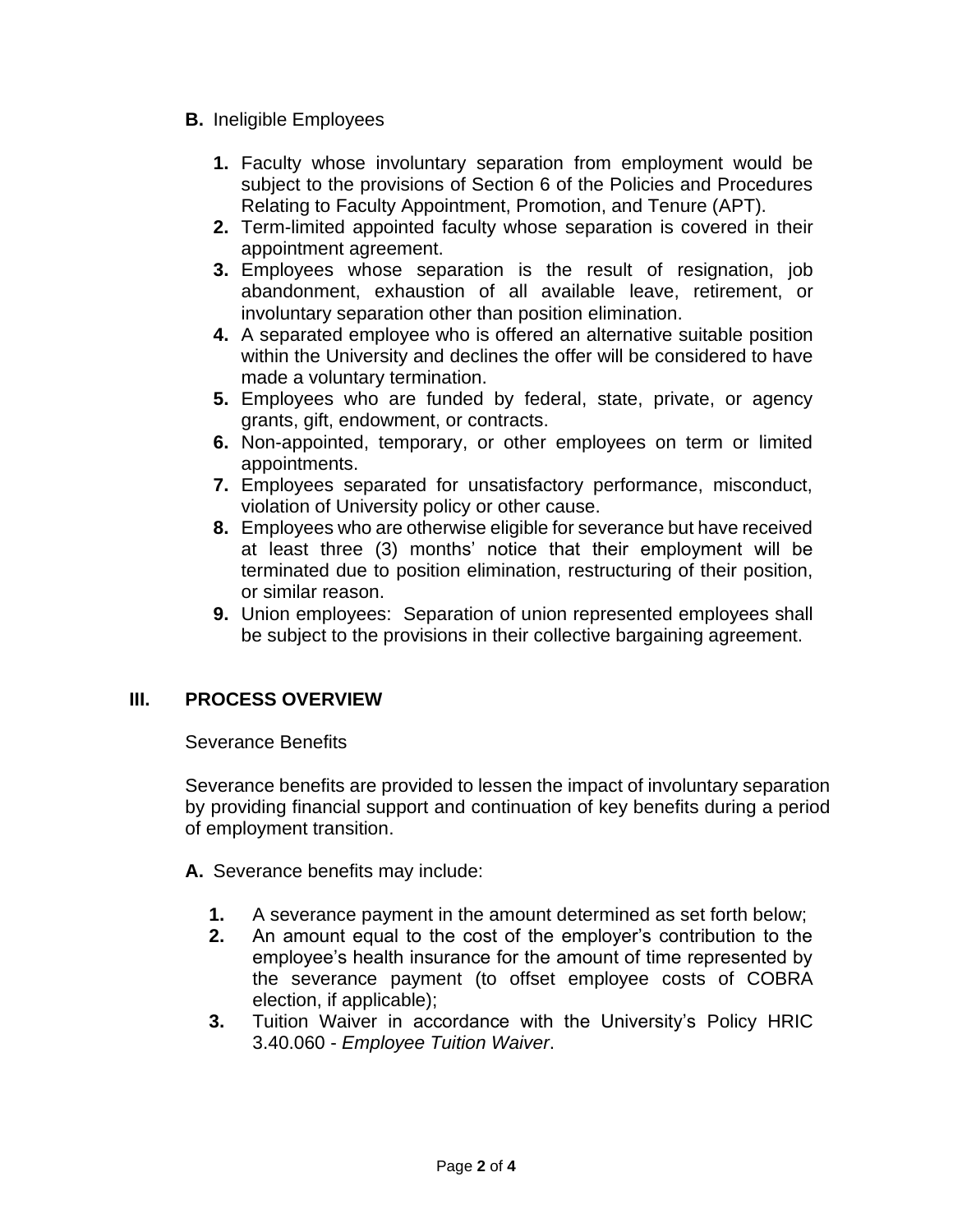## **B.** Severance Payments

| <b>Length of Service</b><br>(full years of service) | <b>Severance Pay</b>                                                   | <b>Health</b><br>Coverage<br><b>Extension</b>       | <b>Tuition Remission</b>                                                          |
|-----------------------------------------------------|------------------------------------------------------------------------|-----------------------------------------------------|-----------------------------------------------------------------------------------|
| 3 months -1 year                                    | 2 weeks                                                                | N/A                                                 | Until the end of the<br>current quarter or<br>semester                            |
| 2-3 years                                           | 3 weeks                                                                | 1 month                                             | Until the end of the<br>current quarter or<br>semester                            |
| $4 + \gamma$ ears                                   | 1 week per full year<br>of service (up to a<br>maximum of 26<br>weeks) | Up to 6 months,<br>paid in full month<br>increments | Until the end of the<br>current quarter or<br>semester, plus the<br>next semester |

- **2.** Severance payments are not eligible for employer match on retirement contributions.
- **3.** Employees cannot be forced to accept severance and shall receive severance only after entering into a written agreement in a form approved by the Office of General Counsel, which includes, among other provisions, an applicable release of claims. However, an employee's refusal or inability to enter into such a written agreement shall not prevent the University from separating the employee, either with or without providing severance.
- **4.** Severance payments will be paid in a single lump sum payment.
- **5.** An employee will receive a separate payment for any unused vacation, uncompensated work, or other amounts due pursuant to University policy.
- **C.** Responsible Offices
	- **1.** Implementation of this Policy is the responsibility of the Department of Human Resources & Inclusive Community.
	- **2.** The Senior Vice Chancellor for Business and Financial Affairs is the University official responsible for the administration of this Policy.
- **D.** Related Policies and Resources
	- **1.** Policy HRIC 3.30.020 *Staffing Level Reductions*
	- **2.** Policy HRIC 3.40.060 *Employee Tuition Waiver Program*
	- **3.** Policy HRIC 3.30.030 *Rehire*
	- **4.** Policy HRIC 3.40.060 *Employee Grievance Process*
	- **5.** University of Denver Employee Handbook